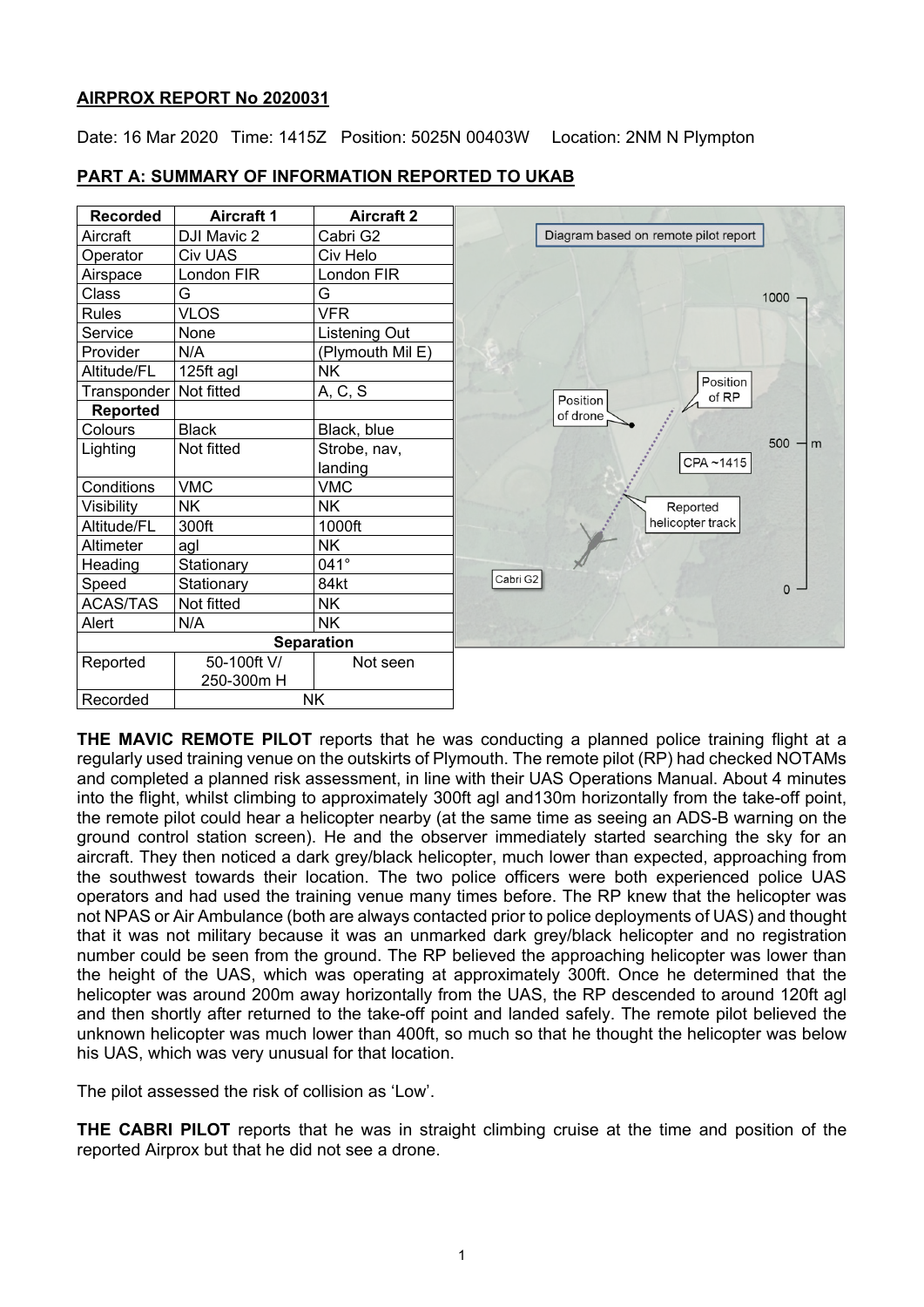## **Factual Background**

The weather at Newquay and Exeter was recorded as follows:

METAR EGHQ 161420Z 27009KT 9999 FEW020 09/04 Q1024= METAR EGTE 161420Z 28006KT 240V320 9999 FEW035 12/03 Q1023=

#### **Analysis and Investigation**

## **UKAB Secretariat**

The Mavic remote pilot and Cabri pilot shared an equal responsibility for collision avoidance and not to operate in such proximity to other aircraft as to create a collision hazard<sup>[1](#page-1-0)</sup>. Neither the Mavic nor Cabri appeared on area radar replay in the area of the reported Airprox.

#### **Devon and Cornwall Police Investigation**

The investigation found:

1. Pilot training records and authorities in date.

2. Electronic flight logs show the RP's actions at the time were consistent with the safety report and clearly show that he was operating in accordance with the ANO and Ops Manual.

3. CADS check shows no indication of any military planned aviation activity.

4. Flight planning forms reviewed and planned risk assessment found to be less detailed than would have been expected for a regular training venue.

5. Confirmed Airprox has been submitted.

#### **Summary**

An Airprox was reported when a DJI Mavic and a Cabri G2 flew into proximity 2NM north of Plympton at about 1415Z on Monday 16<sup>th</sup> March 2020. The Mavic remote pilot was operating under the terms of drone VLOS and the Cabri pilot was operating under VFR in VMC, listening out on the Plymouth Mil East frequency.

## **PART B: SUMMARY OF THE BOARD'S DISCUSSIONS**

Information available consisted of reports from both pilots, radar photographs/video recordings, reports from the air traffic controllers involved and reports from the appropriate operating authorities. Relevant contributory factors mentioned during the Board's discussions are highlighted within the text in bold, with the numbers referring to the Contributory Factors table displayed in Part C.

Due to the exceptional circumstances presented by the coronavirus pandemic, this incident was assessed as part of a 'virtual' UK Airprox Board meeting where members provided a combination of written contributions and dial-in/VTC comments. Although not all Board members were present for the entirety of the meeting and, as a result, the usual wide-ranging discussions involving all Board members were more limited, sufficient engagement was achieved to enable a formal assessment to be agreed along with the following associated comments.

The Board first discussed the drone operator and G2 pilot's reports. The drone operator stated that he believed the G2 appeared to pass by at a height below 300ft agl. The G2 pilot stated that he was operating at '1000ft', which the Board assumed to be 1000ft amsl and which would have place the G2 at a height of about 550ft agl in the vicinity of the Airprox location. The Board agreed that neither the drone operator nor the G2 pilot had had any situational awareness of the presence of the other (**CF1**) but that the drone operator had heard the approaching G2, had seen it as soon as was practicable and had been able to take timely and effective action to mitigate collision risk (**CF2**). However, without additional radar or GPS data, members were not able definitively to assess the other Flight Elements barriers or other contributory factors. Some members were of the opinion that timely and effective action

 $\overline{\phantom{a}}$ 

<span id="page-1-0"></span><sup>1</sup> SERA.3205 Proximity.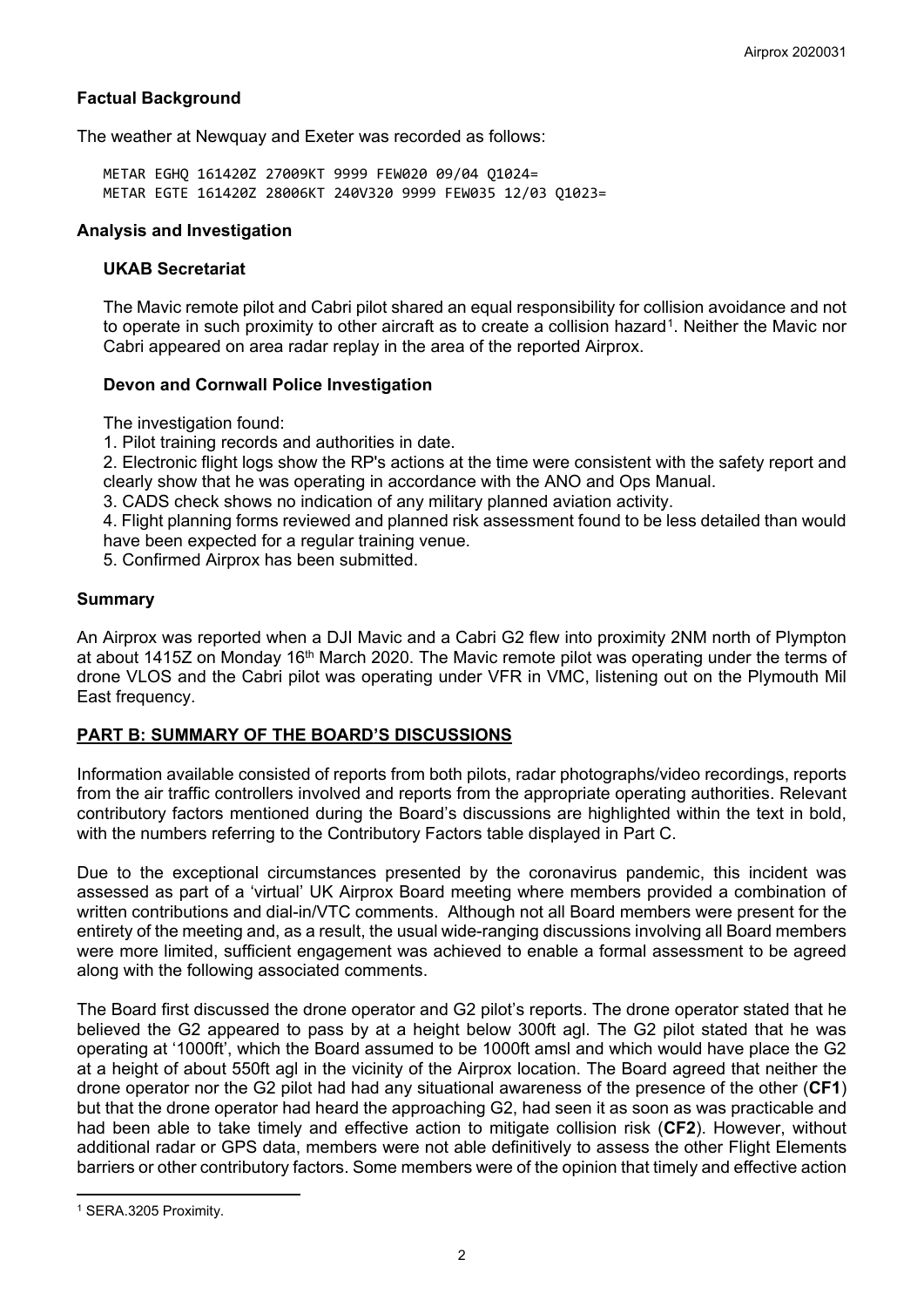had been taken by the drone operator, risk C, and others that the G2 was probably above 500ft agl with no risk of confliction, risk E. After much further discussion the Board reluctantly agreed that the conflicting information was such that the risk could not definitively be determined.

# **PART C: ASSESSMENT OF CONTRIBUTORY FACTORS AND RISK**

#### Contributory Factors:

| 2020031                |                                                                |                                                            |  |  |  |
|------------------------|----------------------------------------------------------------|------------------------------------------------------------|--|--|--|
| <b>Factor</b>          | <b>Description</b>                                             | <b>Amplification</b>                                       |  |  |  |
| <b>Flight Elements</b> |                                                                |                                                            |  |  |  |
|                        | • Situational Awareness of the Conflicting Aircraft and Action |                                                            |  |  |  |
| Contextual             | • Situational Awareness and Sensory Events                     | Pilot had no, late or only generic, Situational Awareness  |  |  |  |
| • See and Avoid        |                                                                |                                                            |  |  |  |
| <b>Human Factors</b>   | • Perception of Visual Information                             | Pilot was concerned by the proximity of the other aircraft |  |  |  |

Degree of Risk: D.

Recommendation: Nil.

Safety Barrier Assessment<sup>[2](#page-2-0)</sup>

In assessing the effectiveness of the safety barriers associated with this incident, the Board concluded that the paucity of information available only allowed an assessment of 2 of the Flight Elements factors:

## **Flight Elements:**

 $\overline{\phantom{a}}$ 

**Situational Awareness of the Conflicting Aircraft and Action** was assessed as **ineffective** because neither the drone operator nor the G2 pilot were aware of the other's proximity prior to the Airprox.

<span id="page-2-0"></span><sup>&</sup>lt;sup>2</sup> The UK Airprox Board scheme for assessing the Availability, Functionality and Effectiveness of safety barriers can be found on the **UKAB Website**.